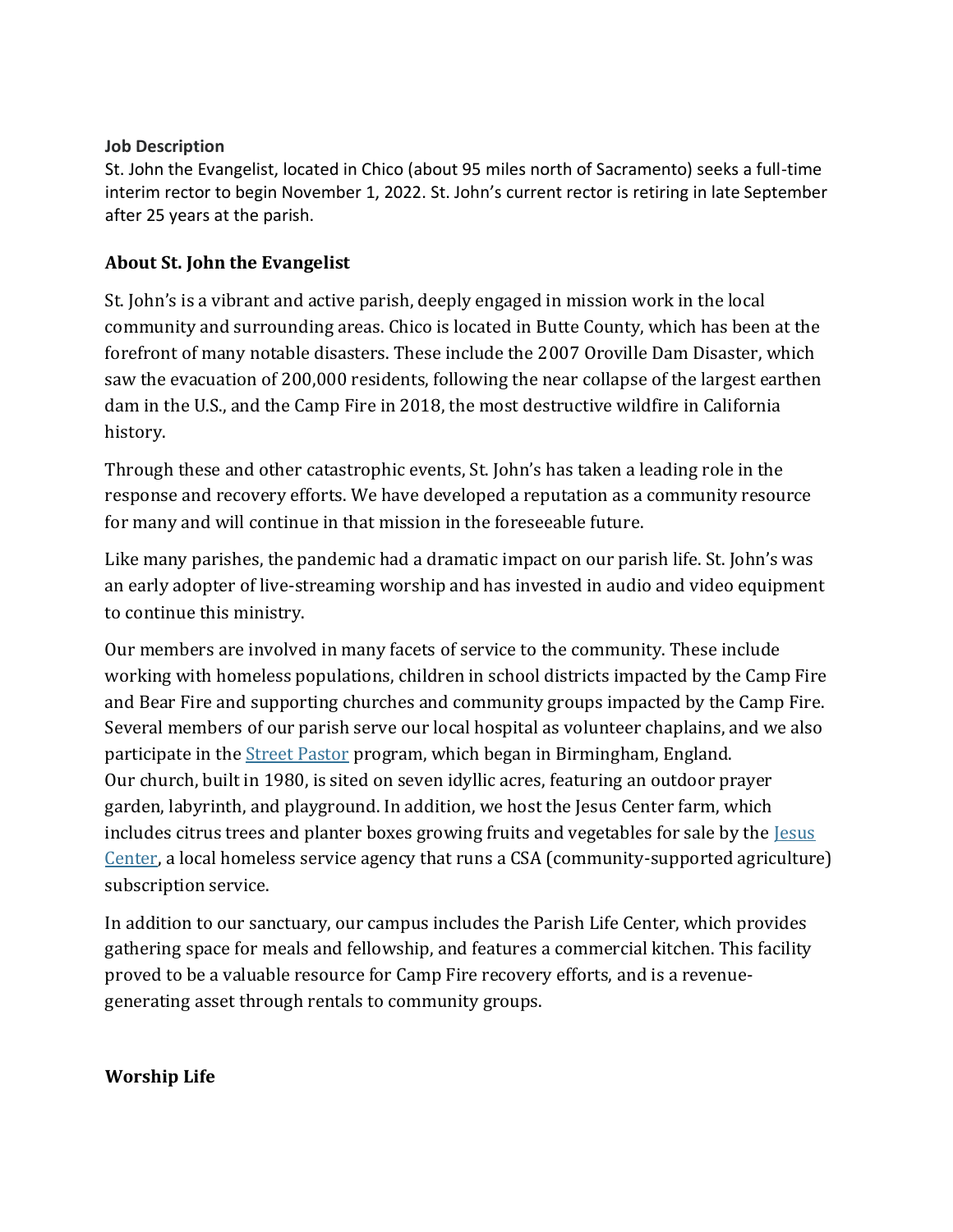Our clergy currently consist of the rector, and one part-time (paid) assisting priest. Sunday services include a traditional Rite I service at 8, and a Rite II service with music at 10:15.

We recently hired a music director/organist who is actively rebuilding the choir to prepandemic capacity. In addition, clergy host monthly services on Sunday afternoons: Rhythms of Grace, aimed at special-needs individuals and their families, and Around-the-Table, a casual service for families to gather for worship and fellowship.

## **Looking Forward Children & Youth Ministries**

We are in the process of re-energizing Children & Youth ministries. In an effort to support and encourage our many young families, we have added a "soft space" to our sanctuary, consisting of a carpeted area where our youngest members can explore and participate in the service with their families. Our sanctuary also includes a nursery, which allows privacy for nursing parents and provides activities for children. We have recently remodeled our Sunday School classroom and are in the process of training a team of congregation members to teach using the Godly Play curriculum.

### **Stewardship**

Our current rector is leaving St. John's in a good state financially; however, we are currently operating under a deficit budget for 2022. The vestry is keenly aware of our current budget, and like most parishes, has seen a significant impact on giving due to the pandemic. We are developing strategies to address these concerns, and planning on instituting a yearround stewardship program. Additionally, we actively seek other sources of revenue for ministry, including grant funding.

### **Expectations of the Interim Rector:**

The Interim Rector will represent and extend the ministry that is the bishop's pastoral and canonical responsibility for a parish in transition.

Accordingly, the main tasks of the Interim Rector will be to:

• Keep the congregation prayerfully focused on discerning God's will and their role in God's mission.